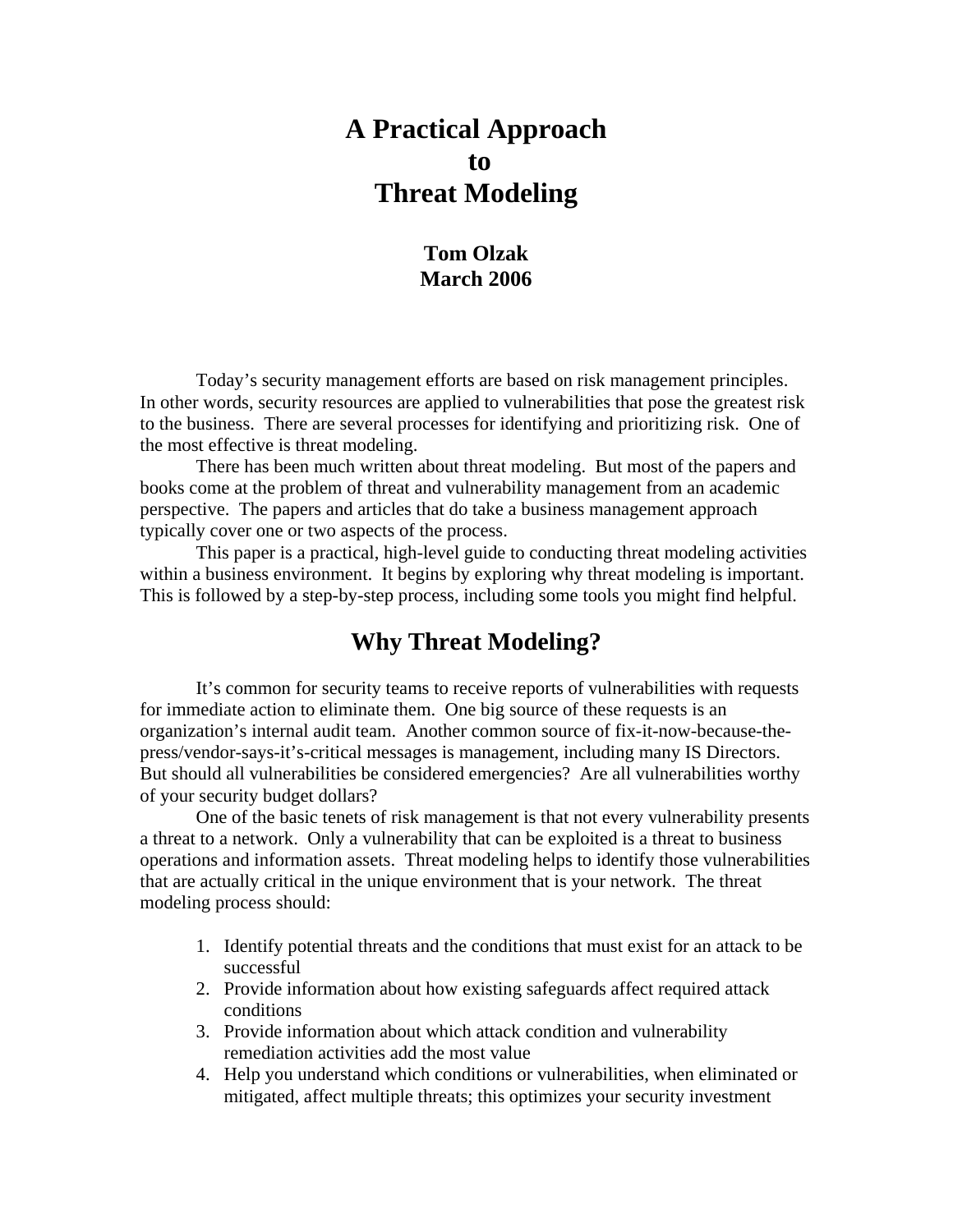## **The Process**

 The description of the threat modeling process varies depending on who's doing the telling. The following process is based on research covering several different approaches. Based on my experience as a security manager, I took what I believe to be best practices and compiled them into a hybrid model. This model consists of six steps, or phases:

- 1. Identify critical assets
- 2. Decompose the system to be assessed
- 3. Identify possible points of attack
- 4. Identify threats
- 5. Categorize and prioritize the threats
- 6. Mitigate

#### *Identify Critical Assets*

Before spending time assessing a system, you need to be sure it's important enough to your business to warrant the necessary time and resources. In this first step, you should list all critical assets and the systems on which they reside. Whether an asset is critical to business operations isn't an IS-only decision. The business users must also play a part in determining which assets can't be compromised without serious negative consequences.

#### *Decompose the System*

Once you identify your critical assets, select a system for which you'll create a threat model. A system is defined as an environment within your network that provides a specific set of related functions. Your human resources application, with all related servers, routers, switches, operating systems, user workstations, etc. is an example of a system. System decomposition produces two deliverables: a network diagram and a functionality (interaction) diagram. Figure 1 is an example of a network diagram.

The format of the diagram is a variation of the UML, or Unified Modeling [Language](http://www.answers.com/main/ntquery?method=4&dsid=2222&dekey=Unified+Modeling+Language&gwp=8&curtab=2222_1&linktext=Unified%20Modeling%20Language) standard. Each component in the ESI Financial System (a fictitious entity) is represented by a box. Each Workstation and server box includes information about the corresponding real-world device's hardware and software configuration. In addition to the actual hardware connectivity, logical flow of data is also indicated. Finally, the network diagram should include interfaces to outside entities. In this case, the connection to the Internet is depicted.

 It's a common mistake when putting a network diagram together to omit pieces that aren't considered critical to the system's operation. Make sure you include EVERY component, interface, and user access point that touches the system in any way. Also identify any interdependencies with other systems.

Figure 2 is an example of a simplified Functionality or interaction diagram.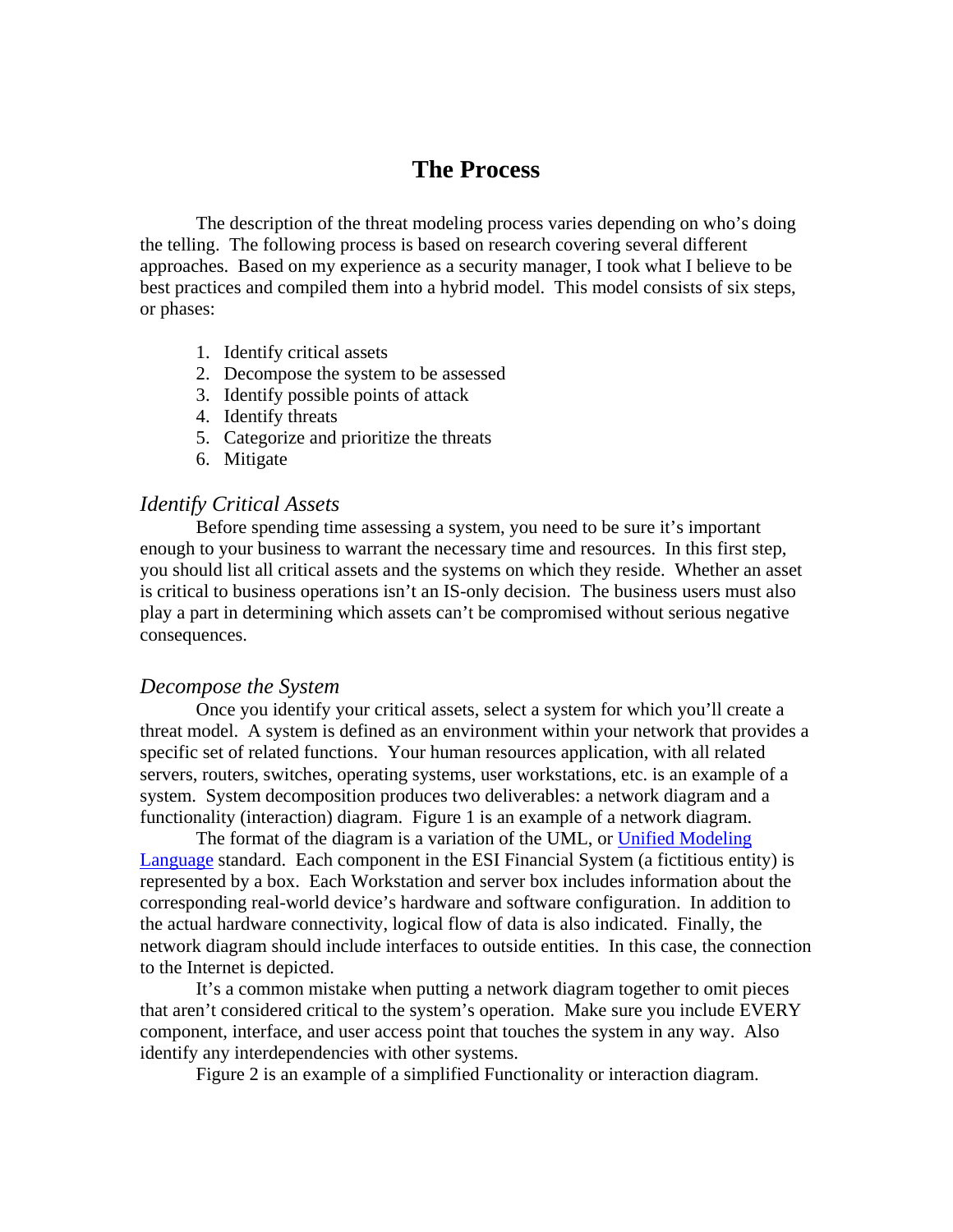

**Figure 1: Network Diagram**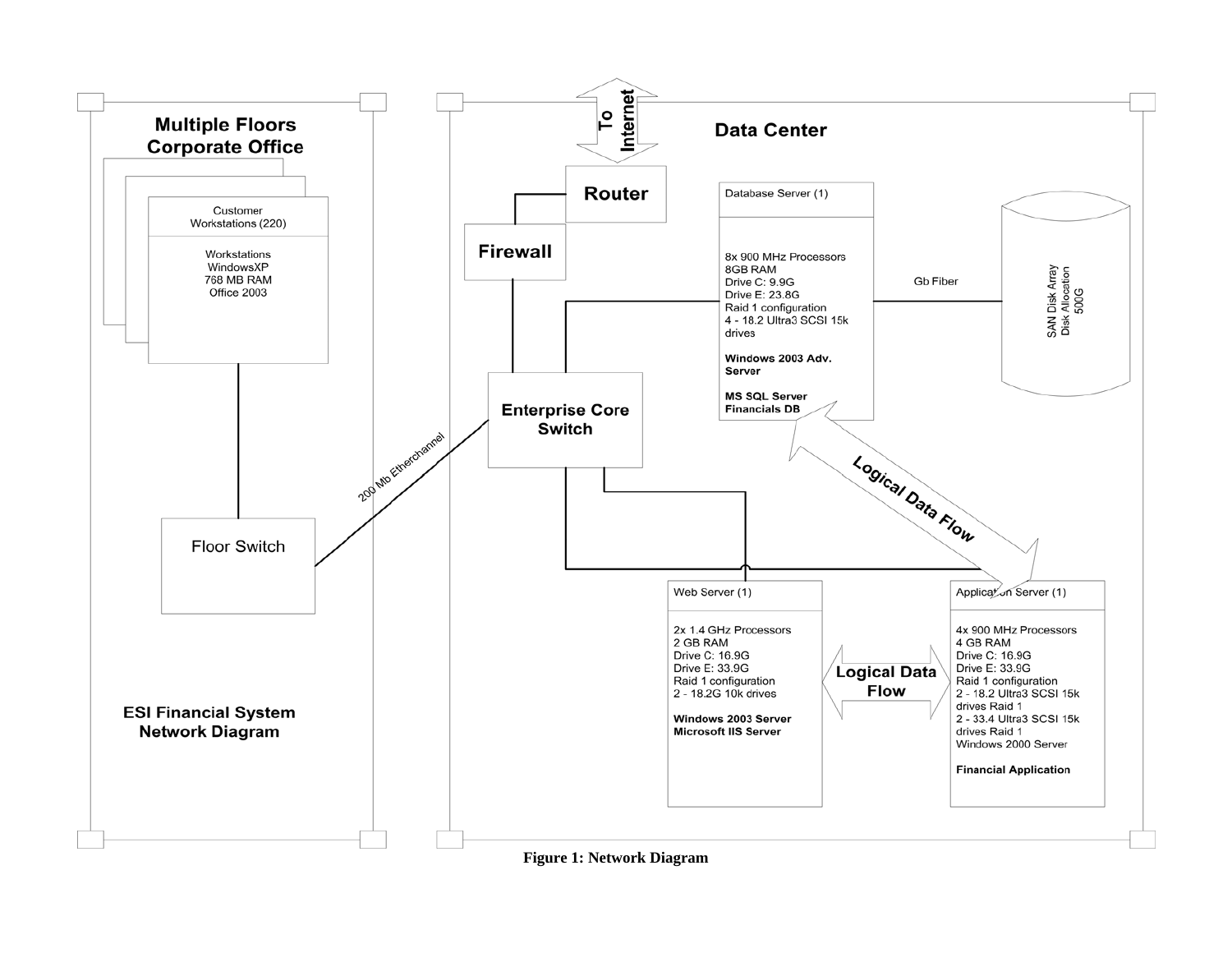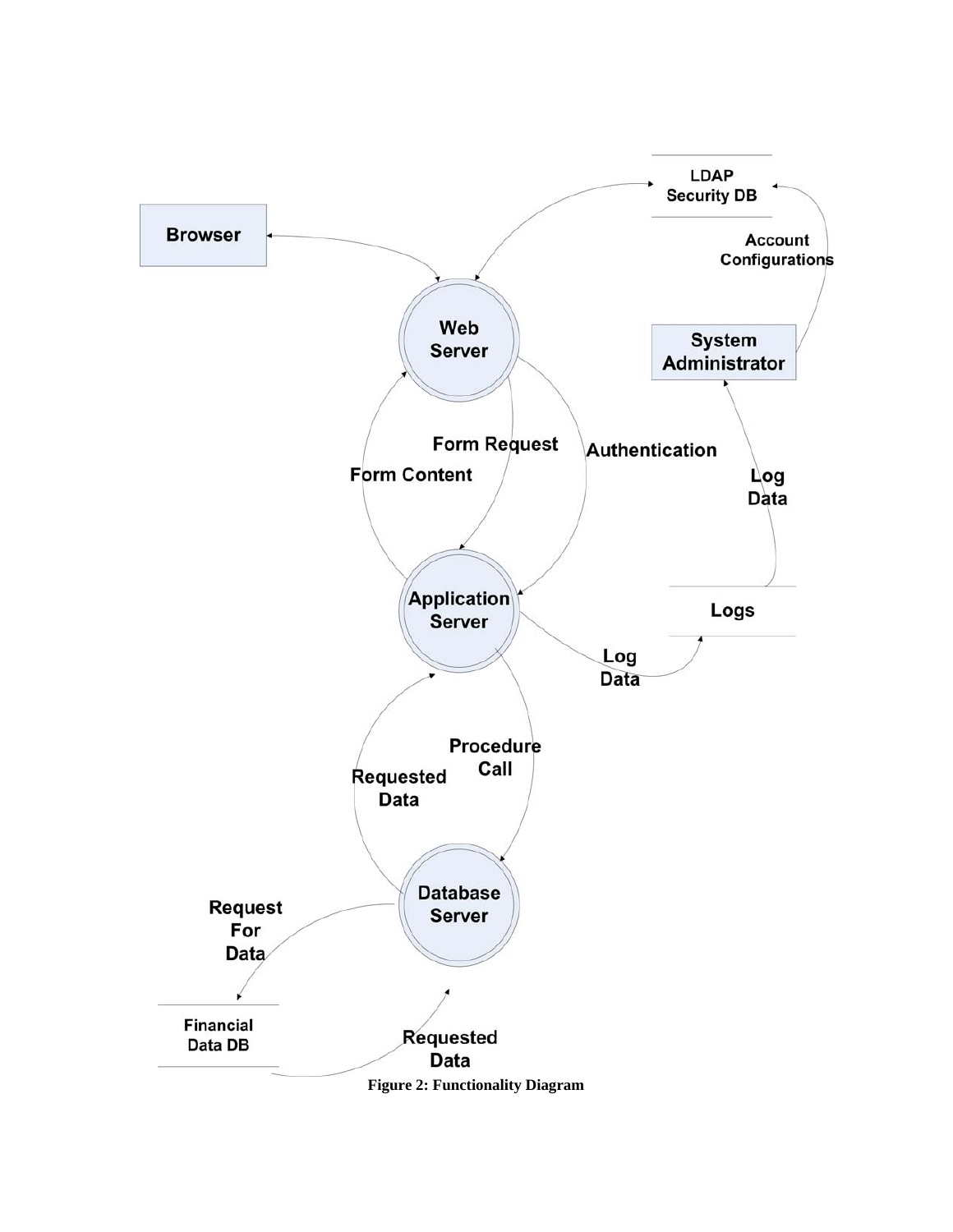This functionality diagram uses a DFD ([Data Flow Diagram](http://www.answers.com/topic/data-flow-diagram?method=22)) approach to show the functional relationships between the various system components. Although I used device names in the circular component symbols, analysts often use the names of software components instead.

 The level of detail in both the network and functionality diagrams is up to you. Just be sure to include enough information to ensure the threat modeling results are accurate.

#### *Identify Possible Points of Attack*

The first step in the identification of attack points is designating trust boundaries. A trust boundary separates processes, system components, and other elements that have different trust levels. Figure 3 shows the ESI Network Diagram with trust boundaries added.

 Trust boundaries also exist at all entry points into the system. Classify each entry point based on the classification of the data exchanged. Table 1 lists example data classifications. If the highest classification for data moving across an entry point is Restricted, then the entry point must be classified Restricted. Examples of entry points include [sockets,](http://en.wikipedia.org/wiki/Socket#Computer_sockets) interfaces between application components, and user workstations.

 At each trust boundary, identify the types of safeguards that provide access controls. This information is required when completing attack trees.

| <b>Classification</b> | <b>Description</b>                                                                                                                                                                                                                       |
|-----------------------|------------------------------------------------------------------------------------------------------------------------------------------------------------------------------------------------------------------------------------------|
| <b>Restricted</b>     | Applies to the most sensitive<br>business information. The<br>unauthorized disclosure of this<br>information could result in a serious<br>negative impact on the company,<br>its customers, its business<br>partners, and its suppliers. |
| Confidential          | Applies to less sensitive business<br>information. The unauthorized<br>disclosure of this information could<br>result in a negative impact on the<br>company, its customers, its<br>business partners, and its<br>suppliers.             |
| <b>Public</b>         | Applies to information approved for<br>public disclosure.                                                                                                                                                                                |

**Table 1: Data Classifications** 

#### *Identify Threats*

The next step is to list any critical activities that take place at each trust boundary. Using this list, determine what an attacker might do to damage, destroy, or otherwise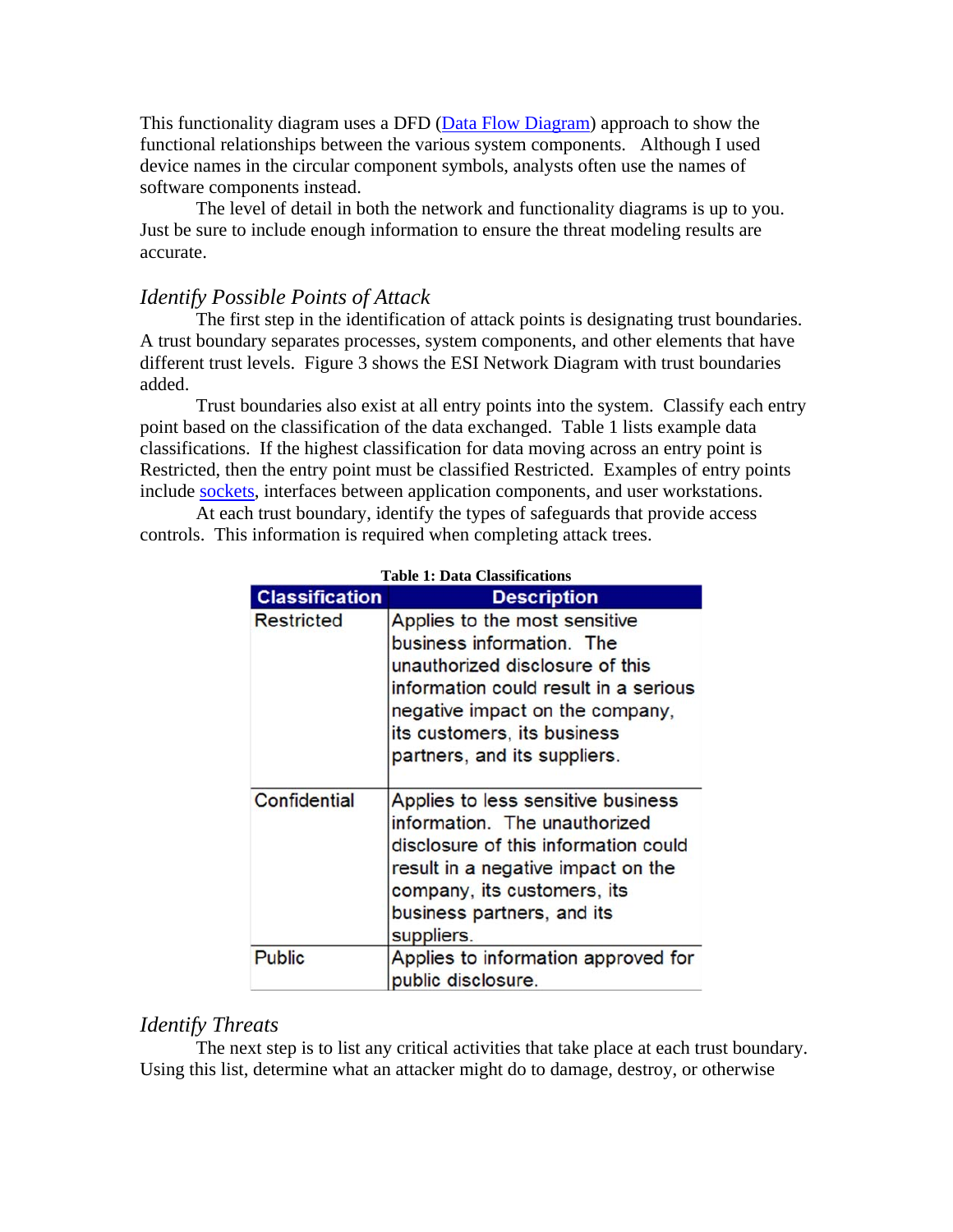

#### **Figure 3: Network Diagram with Trust Boundaries**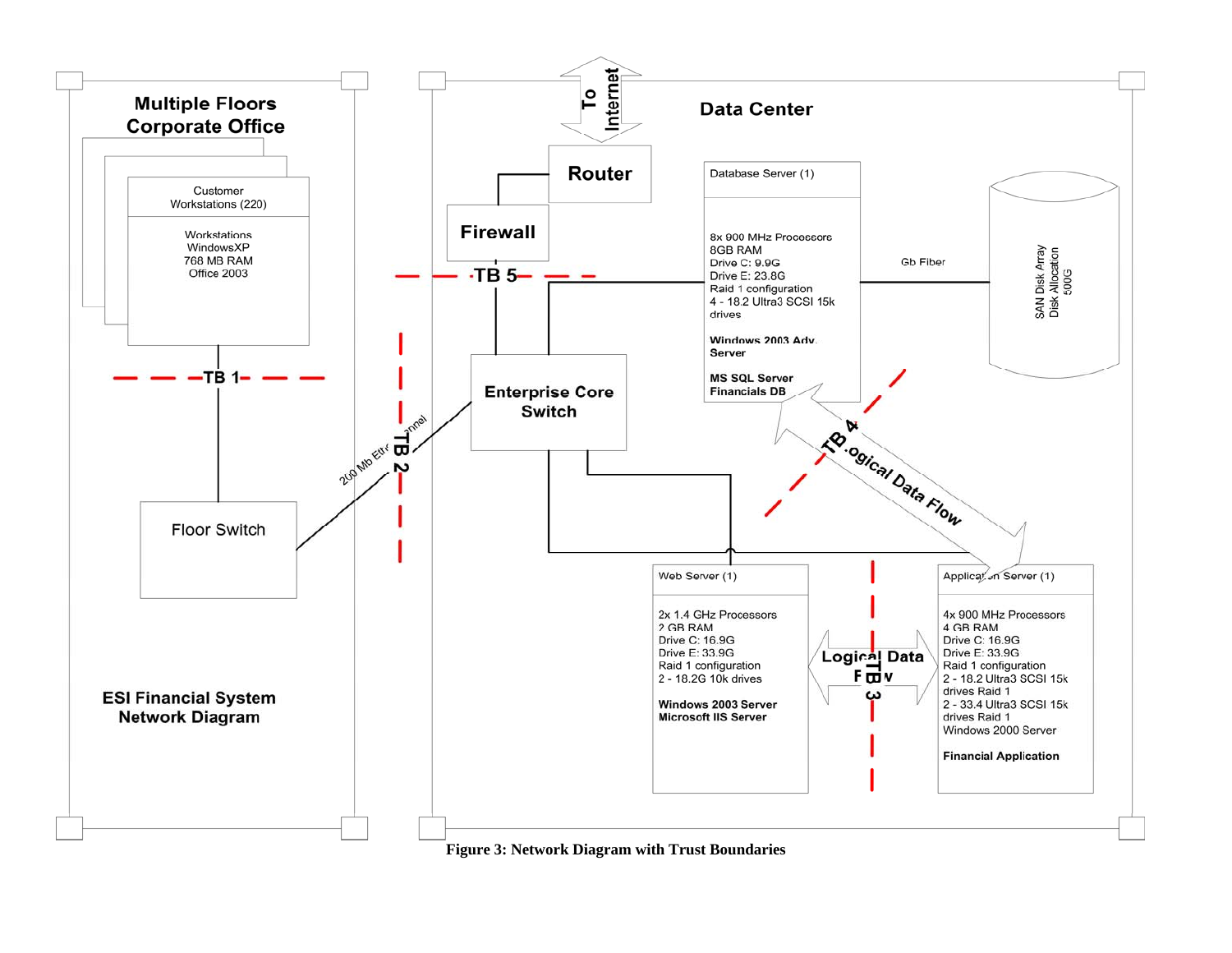compromise your system and its data. There are two ways to approach threat identification: use of the STRIDE method and a step-by-step analysis.

#### *STRIDE*

 STRIDE is an acronym. The terms/phrases it represents, along with an explanation of each, are listed in Table 2. At each trust boundary (TB), apply the STRIDE model by asking whether one or more of the threat types represented apply. If so, include it on your list of potential attack goals.

#### *Step-by-step analysis*

STRIDE is a very simple approach to threat identification. Because of its simplicity, its use tends to result in one or missed threats per TB. Using a step-by-step analysis typically produces a more complete threat list. One step-by-step method is a review of specific threats organized into three categories: network threats, host threats, and application threats (Chidambaram, 2004).

|        | <b>STRIDE (MSDN)</b>                            |  |  |
|--------|-------------------------------------------------|--|--|
| Letter | <b>Stands for</b>                               |  |  |
| S      | <b>Spoofing Identity - Impersonating</b>        |  |  |
|        | someone else to the computer                    |  |  |
| т      | Tampering with Data - The malicious             |  |  |
|        | modification of data                            |  |  |
| R      | <b>Repudiation - Involves users who can</b>     |  |  |
|        | deny performing an action without other         |  |  |
|        | parties having any way to prove otherwise       |  |  |
|        | <b>Information Disclosure - Involves the</b>    |  |  |
|        | exposure of informaion to individuals who       |  |  |
|        | are not supposed to have access to it           |  |  |
| D      | <b>Denial of Service</b>                        |  |  |
| E      | <b>Elevation of Privilege - An unprivileged</b> |  |  |
|        | user gains privileged access and thereby        |  |  |
|        | has enough access to compromise or              |  |  |
|        | destroy the system                              |  |  |

The following are examples of the threats included in each of the categories.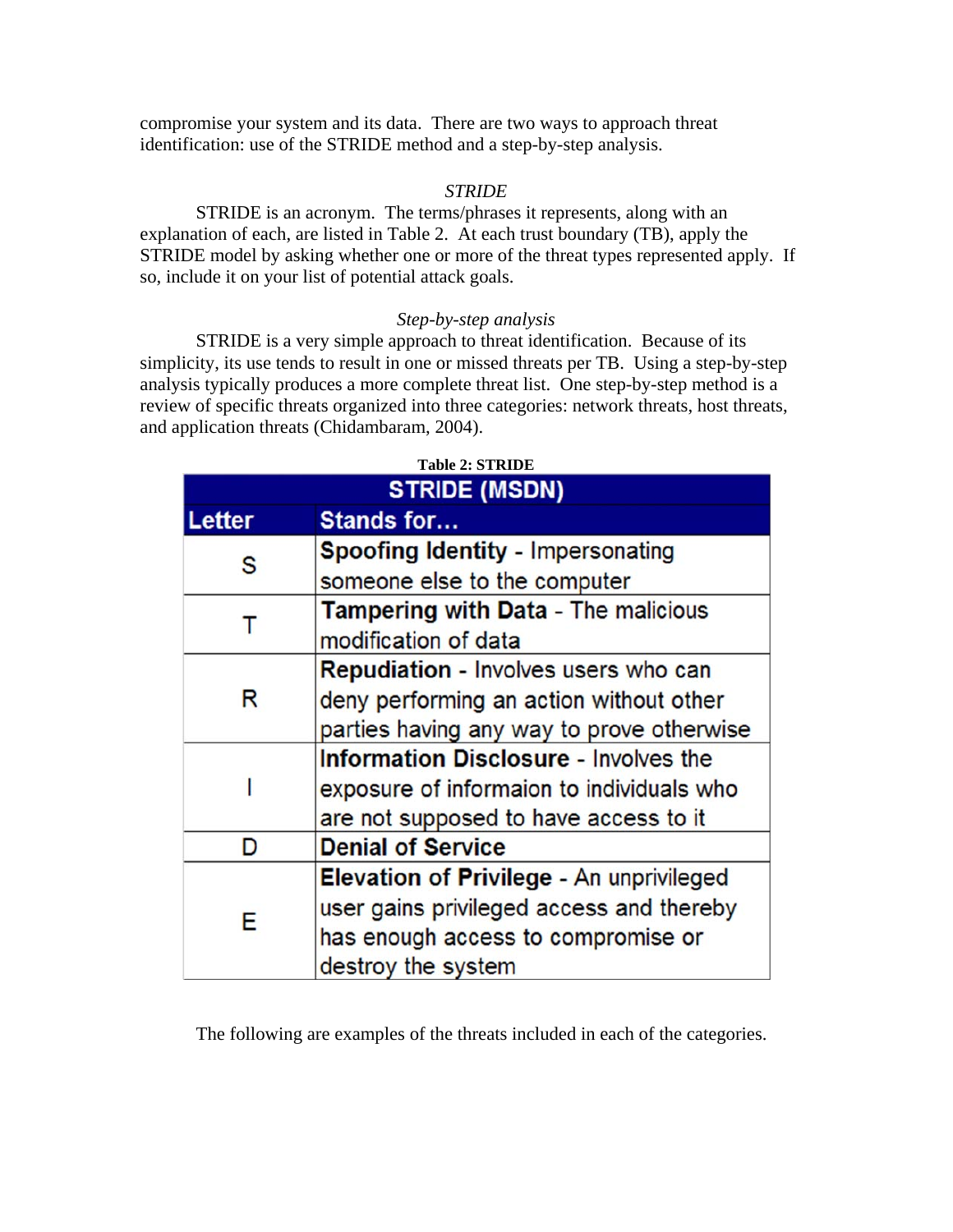#### **Network Threats**

- Web services subjected to a denial of service attack
- $\blacksquare$  IP spoofing
- Faulty configuration of firewall rules, allowing outsiders to get access to a database and change the data
- **Errors in ACLs**
- **Sensitive data that flows unencrypted through the network**

### **Host Threats**

- Using un-patched servers allows crackers to exploit known vulnerabilities
- Lack of clearly defined trust boundaries
- **IMPROPERENT** Improper server hardening guidelines resulting in a mismatch between the server configuration and the security context in which it's placed

### **Application Threats**

- Code that's prone to buffer overflows, SQL injection, or cross-site scripting
- **•** Defective or missing data encryption resulting in password compromise

Once you complete your list of threats, it's time to build the system's attack trees. Attack trees are useful when capturing attack patterns that require events to occur in sequence. They add less value when analyzing attacks comprised of parallel events (Ellison, 2005). Figure 4 is an example of an attack tree.

An attack tree is a tree structure with the attacker's objective placed in the root node. In this example, the objective is to obtain sensitive information from the database server in Figure 3. Working down the branches of the tree, the analyst decomposes the attack into its various options and required conditions. At the first layer under the primary objective, our tree lists potential entry points to obtain server access. Notice that the relationship between these elements is OR; only one entry point has to be successfully exploited to obtain information from the server.

In an actual attack tree, the analyst would drill down into each of the top level nodes. For our example, we'll use *Gain access via Internet*. To successfully exploit this vulnerability, port 1434 must be open on the firewall for general access AND the server's subnet must be open to general traffic rather than protected by an [access control list](http://en.wikipedia.org/wiki/Access_control_list). If ESI has very stringent policies and standards for opening this port, then this attack path might be already impossible to travel. So a recommendation from an auditor to implement a restrictive ACL in the core switch might be a best practice, but it probably wouldn't be critical to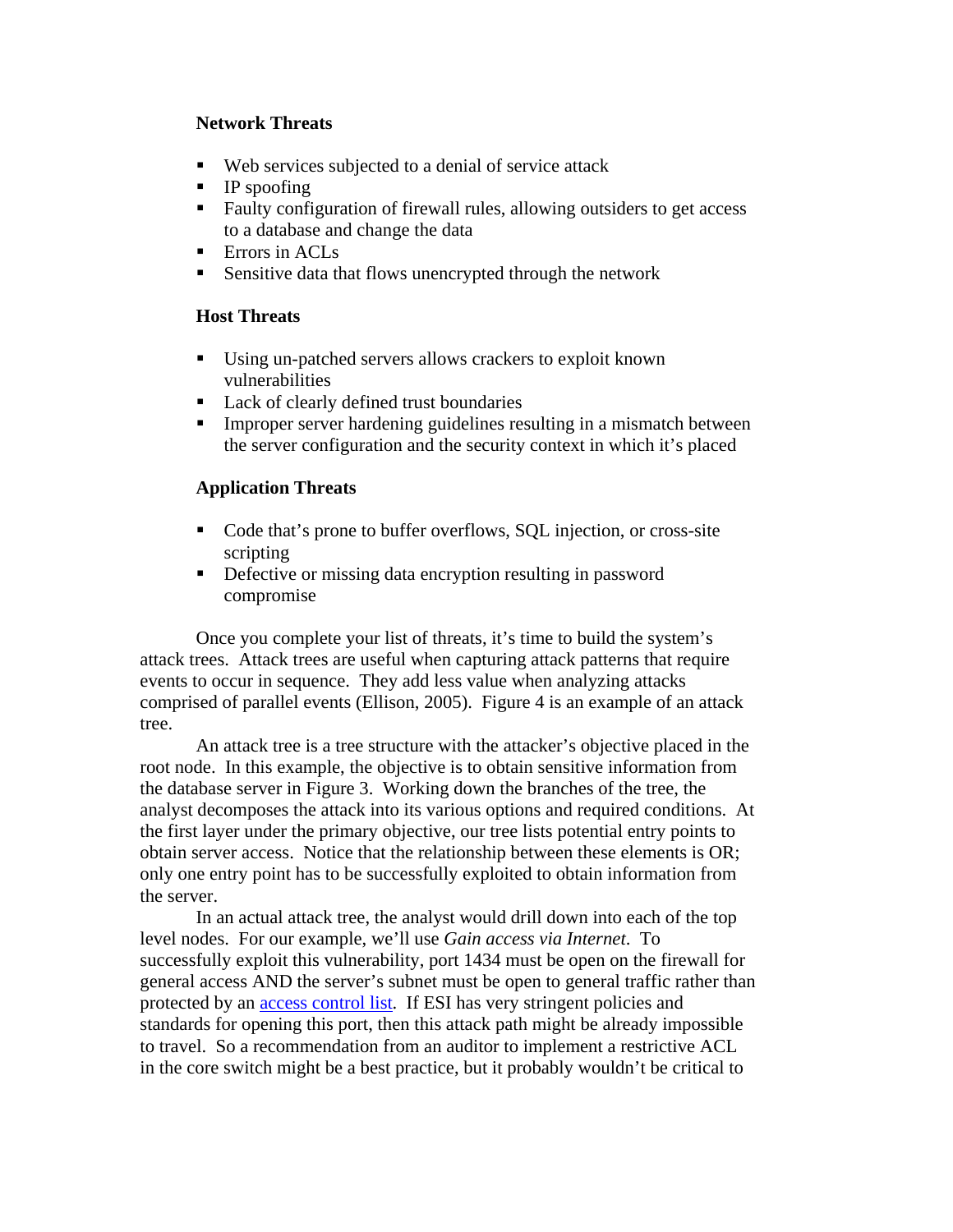the protection of the database server from Internet attack. This is a very simple, incomplete example. But you should get the idea.



The attack tree in Figure 4 can be used in at least three ways to help determine which threats and vulnerabilities should be addressed and in what order: probability of occurrence, cost/effort of mitigation, and whether one or more vulnerabilities are mitigated. Activities designed to address these risk management areas occur in the next step in the threat modeling process.

#### *Categorize and Prioritize Threats*

 In an organization where threat and vulnerability management is governed by solid risk management principles, the following formula is typically used to assign a risk score to a threat:

### *Risk = Probability of Occurrence x Business Impact*

There are a number of ways, both qualitative and quantitative, to apply this formula. For the purposes of our threat assessment model, I'm going to use DREAD. DREAD (yes, another acronym) is a collection of five areas with which to assess both probability of occurrence (PO) and business impact (BI). Table 3 lists these areas.

 Each one of the areas is given a score of 1, 2, or 3, with 3 being the highest level of potential risk to the business. To map the DREAD areas to the risk formula, I created a tool in which to enter the scores. The tool, an Excel spreadsheet, automatically calculates the risk score for the threat analyzed. See Figure 5.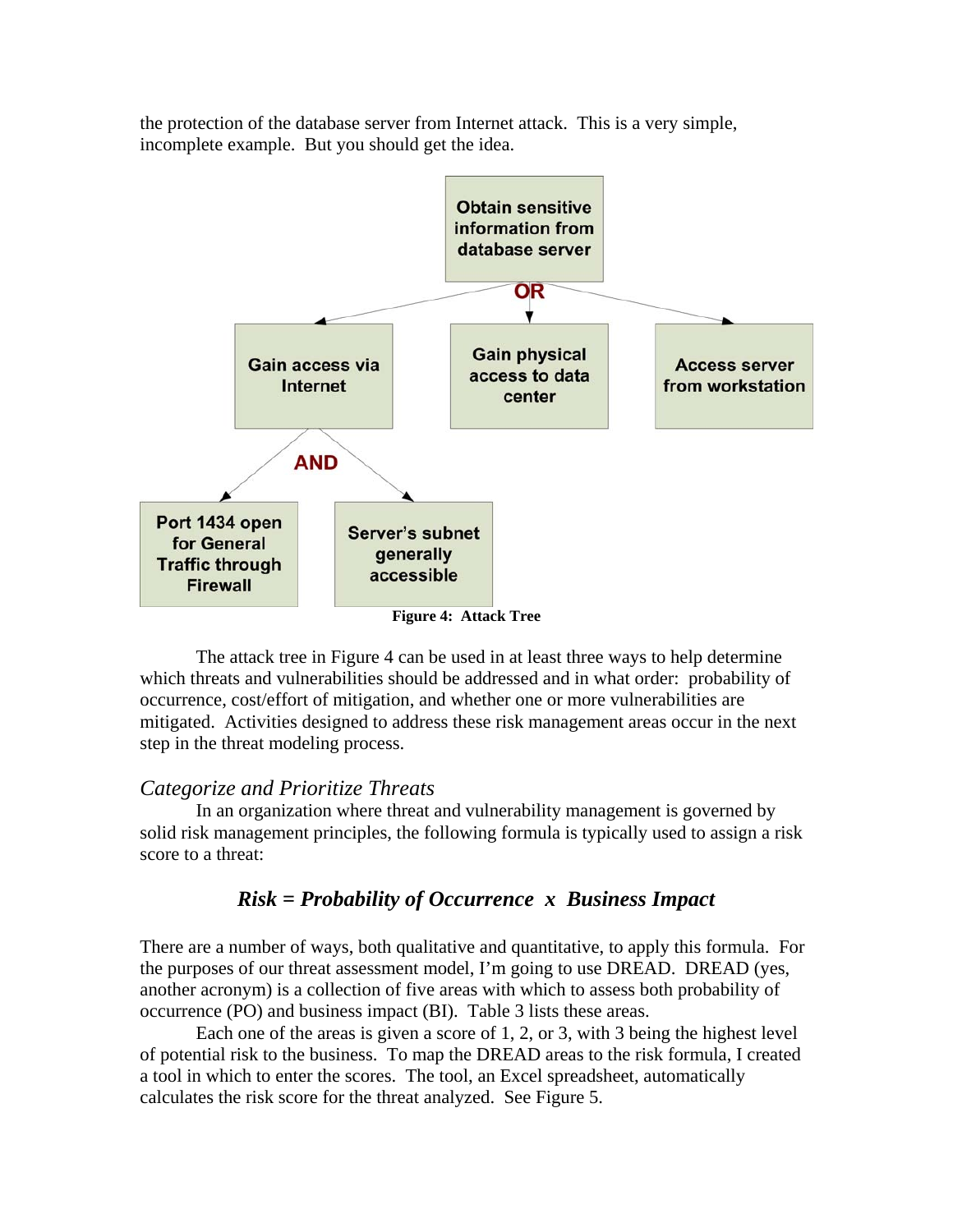| DREAD (Meier et al, 2003) |                         |                                                                                                                                                   |                                                                                                                                                                      |                                                                                                         |
|---------------------------|-------------------------|---------------------------------------------------------------------------------------------------------------------------------------------------|----------------------------------------------------------------------------------------------------------------------------------------------------------------------|---------------------------------------------------------------------------------------------------------|
| Letter                    | <b>Rating</b>           | High(3)                                                                                                                                           | Medium (2)                                                                                                                                                           | Low(1)                                                                                                  |
| D                         | <b>Damage Potential</b> | The attacker can subvert the<br>security system; get full trust<br>authroization; run as<br>administrator; upload content                         | Leaking sensitive information                                                                                                                                        | <b>Leaking trivial information</b>                                                                      |
| $\overline{\mathsf{R}}$   | <b>Reproducibility</b>  | The Attack can be reproduced<br>every time and does not require<br>a timing window                                                                | The attack can be reproduced,<br>but only with a timing window<br>and a particular race situation                                                                    | The attack is very difficult to<br>reproduce, even with<br>knowledge of the security hole               |
| E                         | <b>Exploitability</b>   | A novice programmer could make A skilled programmer could<br>the attack in a short time                                                           | make the attack, then repeat<br>the steps                                                                                                                            | The attack requires an<br>extremely skilled plerson and in-<br>depth knowledge every time to<br>exploit |
| A                         | <b>Affected Users</b>   | All users, default configuration,<br>key customers                                                                                                | Some users, non-default<br>configuration                                                                                                                             | Very small percentage of users,<br>obscure feature; affects<br>anonymous users                          |
| D                         | <b>Discoverability</b>  | <b>Published information explains</b><br>the attack. The vulnerability is<br>found in the most commonly<br>used feature and is very<br>noticeable | The vulnerability is in a seldom-<br>used part of the product, and<br>only a few users should come<br>across it. It would take some<br>thinking to see malicious use | The bug is obscure; and it is<br>unlikely that users will work out<br>damage potential                  |

| <b>Table 3: DREAD</b> |
|-----------------------|
|-----------------------|

| <b>Risk Calculation</b>                                                                               |                    |   |                        |                                        |       |             |
|-------------------------------------------------------------------------------------------------------|--------------------|---|------------------------|----------------------------------------|-------|-------------|
|                                                                                                       | <b>Probability</b> |   | <b>Business Impact</b> |                                        |       |             |
| <b>Description</b>                                                                                    | Reprod. Exploit.   |   | Pot.                   | <b>Damage Affected</b><br><b>Users</b> | Disc. | <b>Risk</b> |
| Obtain senstive information from<br>database server - Internet Path with.<br>Port blocked at firewall |                    |   |                        | з                                      | з     | 14          |
|                                                                                                       |                    |   |                        |                                        |       |             |
| Obtain sensitive information from<br>database server - Internet Path with<br>port open at firewall    | з                  | 2 | 2                      | з                                      | З     | 40          |

**Figure 5: Risk Calculation Tool** 

(Available for free download at http://adventuresinsecurity.com/blog)

 I grouped reproducibility and exploitability under PO. The other DREAD areas fall under BI. I've seen Discoverability (Disc.) attributed to both PO and BI. In my opinion, the ability to quickly discover a potential or current attack is critical to mitigating impact. The risk score is calculated as follows:

*Risk = PO x BI Risk = (Reprod. + Exploit.) x (Damage Pot. + Affected Users + Disc.)*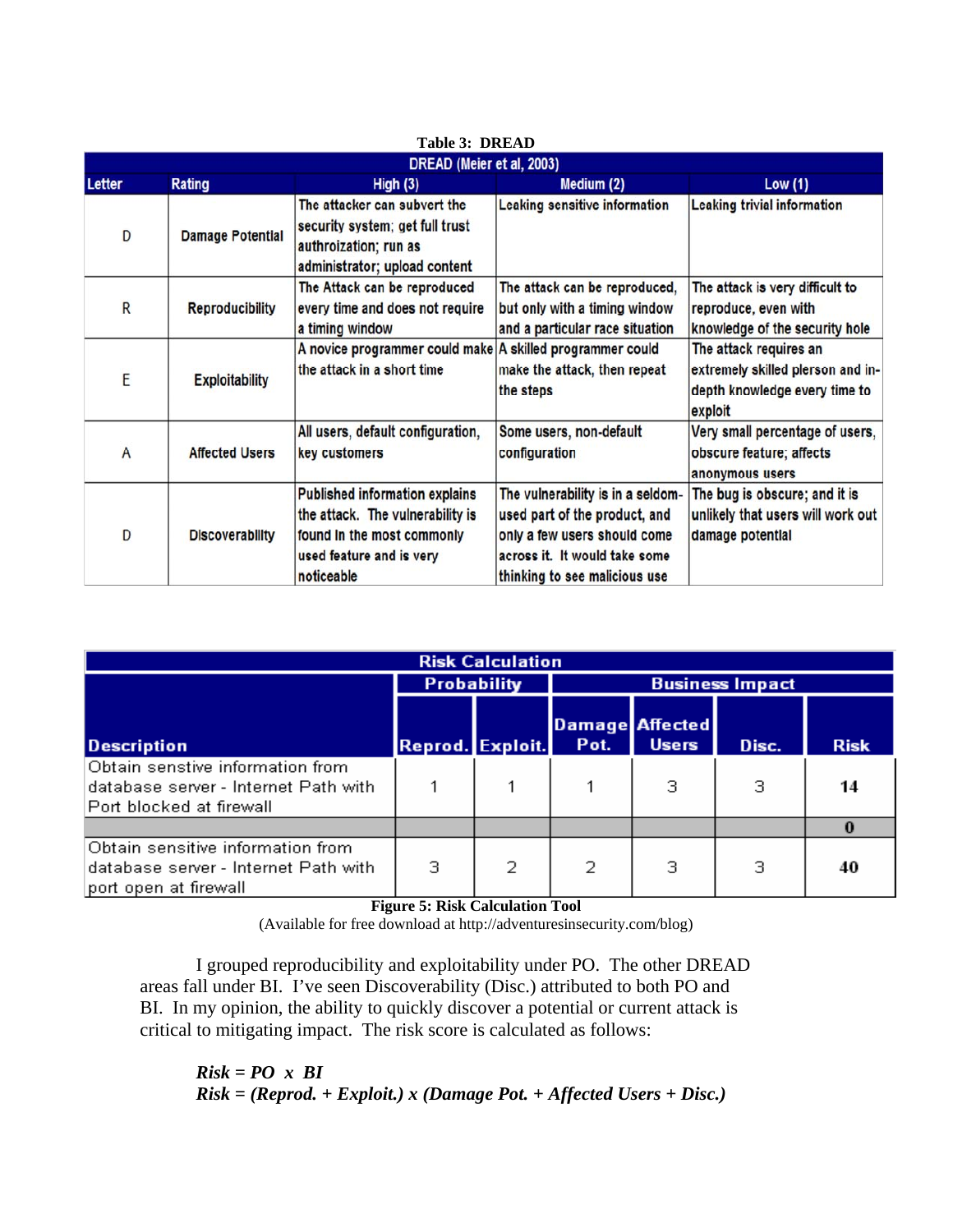Risk can be calculated just for the root node. But this doesn't take into account the risk levels associated with the various attack paths. I prefer to score each potential attack vector. The risk score for the threat is equal to the highest attack path risk score. In this way, I get a good picture of which attack paths contribute most to the overall criticality of the threat. Deciding if or how to apply resources is more effective.

 In the example in Figure 5, I calculated the risk score for two scenarios. In the first scenario, Port 1434 is blocked from general access. The resulting risk score is 14. In the second scenario, the port is wide open, increasing the risk score to 40. Table 4 is a recommended score translation.

| <b>Table 4: Score Translation</b> |                                                                                    |  |
|-----------------------------------|------------------------------------------------------------------------------------|--|
| <b>Score</b>                      | What it means                                                                      |  |
| 1-18                              | Low Risk - Consider accepting this risk.                                           |  |
|                                   | <b>Medium Risk</b> - There is the potential for moderate damage to the             |  |
| 19 36                             | $ $ business information assets, finances, or reputation. A plan should be put $ $ |  |
|                                   | into place to mitigate this risk as soon as possible.                              |  |
| 37 54                             | <b>High Risk</b> - There is the potential for serious damage to the business       |  |
|                                   | information assets, finances, or reputation. A plan should be put into             |  |
|                                   | place to mitigate this risk immediately.                                           |  |

 After calculating the risk scores, you can add them to the attack tree as depicted in Figure 6. In this example, assume that one or more of the conditions required to obtain physical access to the data center or to access the server from a corporate workstation were already mitigated.



**Figure 6: Attack Tree with Risk Scores**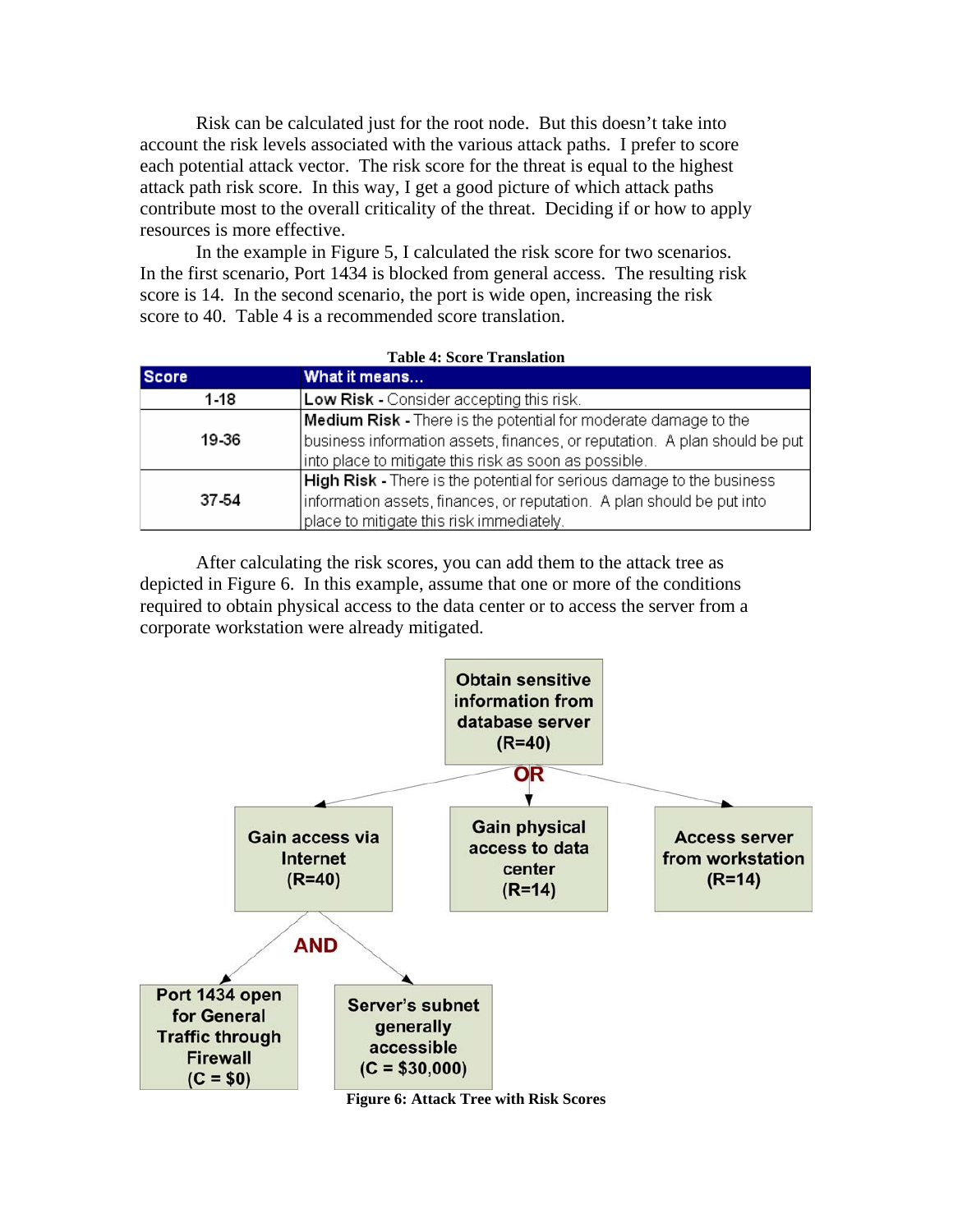#### *Mitigate*

 The information gathered in the previous step is used as input into the "dosomething" mitigation step. What action to take, if any, is based on the severity of the risk scores. If management is evaluating how to apply resources to mitigating risk to multiple systems, the threat risk scores play a large role.

 Again, the overall risk score for the threat is the same as the Internet attack vector. Other information that can be applied to the attack tree at this point is the cost of eliminating the conditions necessary for an attack to follow a specific path. In our example, the cost for reconfiguration of the firewall is simply a very low opportunity cost. However, ESI's core switch doesn't support VLAN configuration to segregate the database server onto a more security network segment. So the cost of eliminating this condition is much higher.

We already know from the scenario scoring in Figure 5 that removing this vulnerability moves the risk score into the Low Risk category. The desired outcome at the right cost makes this an easy decision for ESI's management. The final attack tree is shown in Figure 7.



**Figure 7: Attack Tree – Final** 

 The final attack tree should be filed with the other business continuity documentation maintained for this system. It helps provide a view of existing vulnerabilities to known threats.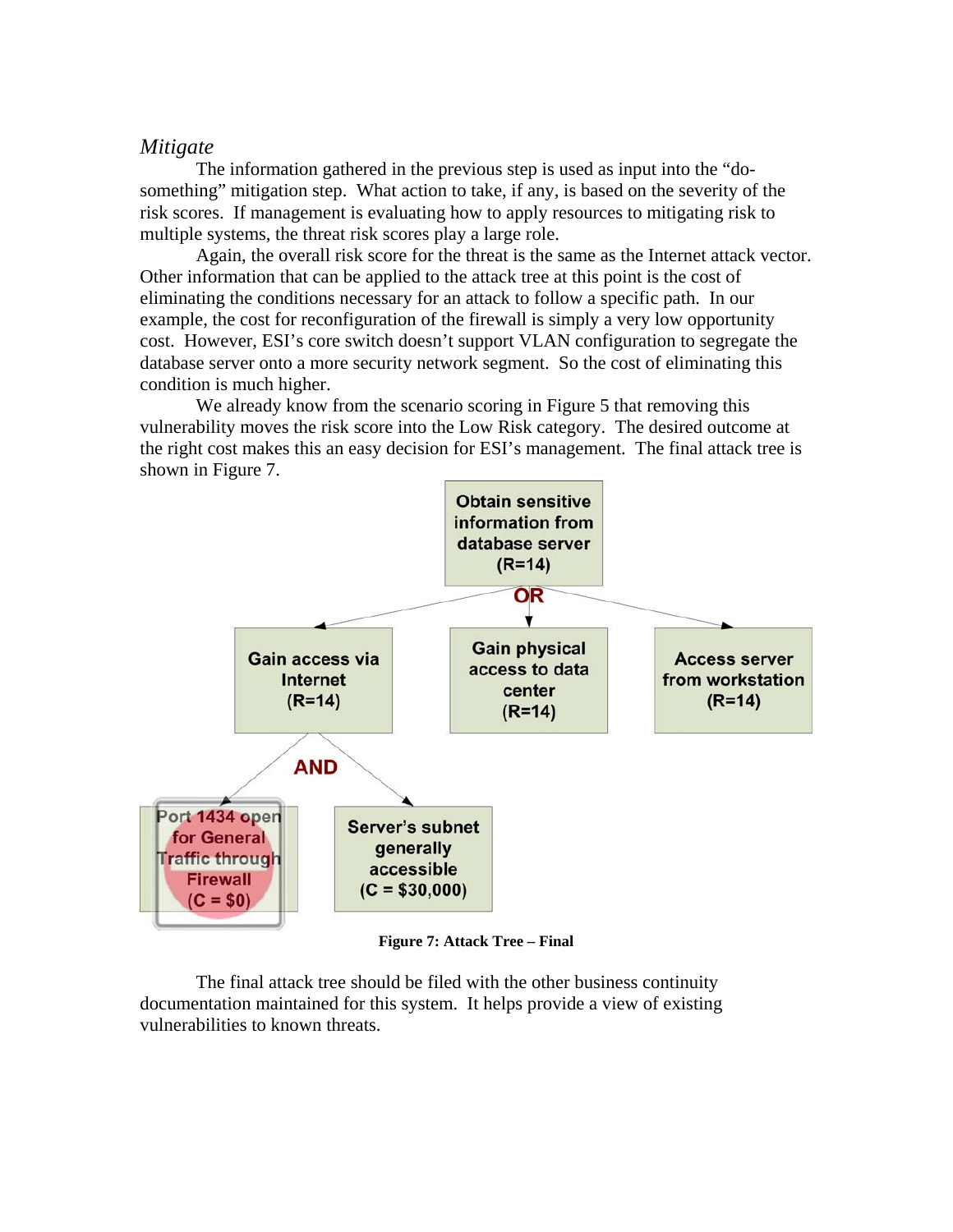## **Conclusion**

 In this paper, I've stepped through a simple, practical approach to threat modeling. When viewed through the risk management lens, this is effectively a qualitative approach. But it allows security analysts to develop documentation necessary to make the right choices when bombarded with scores of recommendations and demands for vulnerability mitigation.

 I have one final comment. Don't just accept this as the final word on threat modeling. This is just a high-level methodology that can be a good starting point. Use it to develop your own processes. Expand, bend, or throw out the ideas in this paper as necessary. The objective isn't adherence to some process articulated one Saturday afternoon by a seasoned (translated old) IT professional. Instead, it's the secure operation of your network.

-------------------------------------------------------------------------------------------------------------------- Copyright 2006 Thomas W. Olzak. Tom Olzak, MBA, CISSP, MCSE, is President and CEO of Erudio Security, LLC. He can be reached at tom.olzak@erudiosecurity.com or by visiting http://adventuresinsecurity.com --------------------------------------------------------------------------------------------------------------------